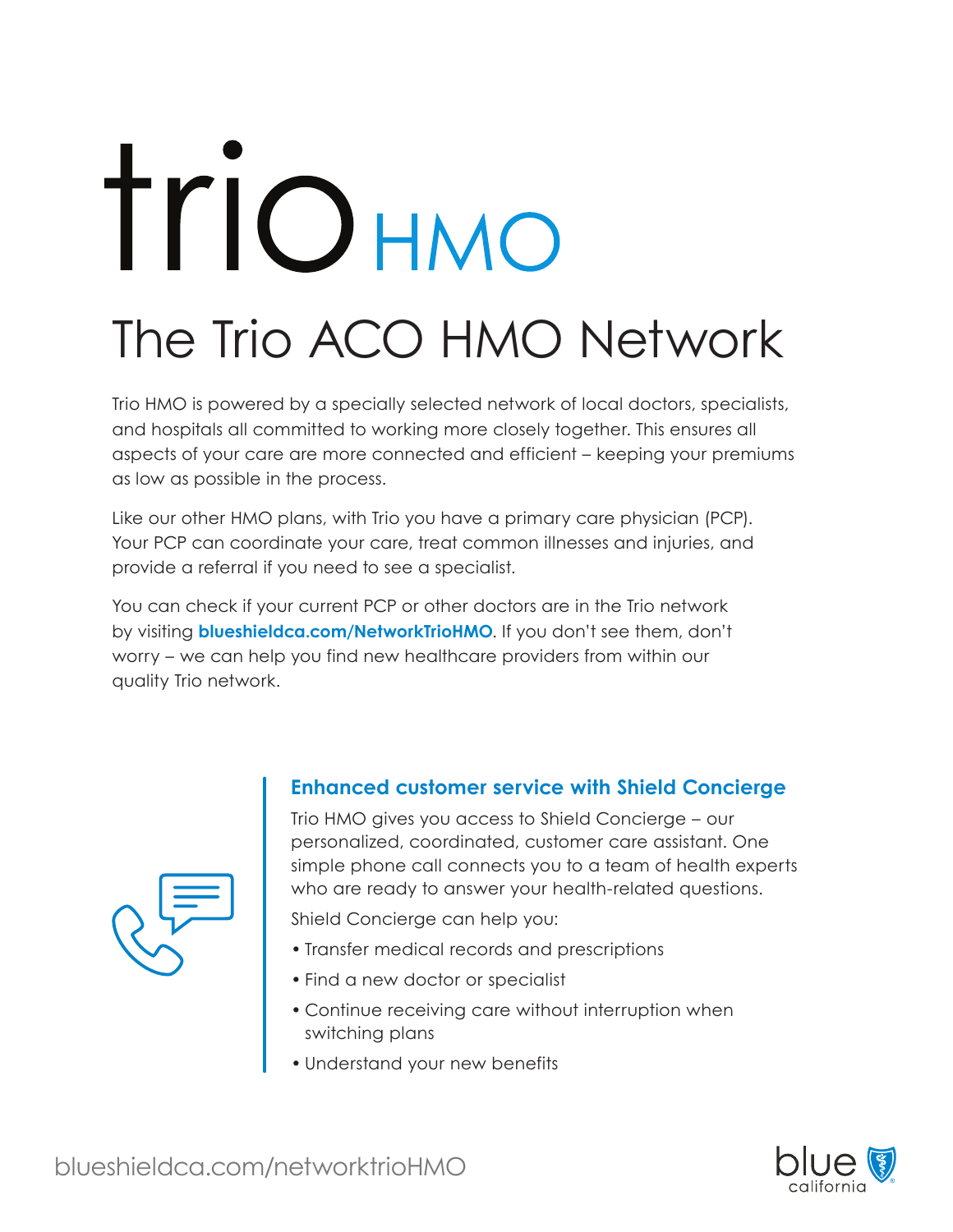### Trio network providers

Blue Shield's Trio network is available in select California counties.

(P) = Partial: The Trio network is available only in parts of this county.

(F) = Full: The Trio network is available throughout this full county.

The chart below shows a list of IPA/medical groups available within the Trio service area as well as the hospitals they typically refer to. For a complete list of hospitals available in the Trio network, please use Blue Shield's *Find a Doctor* tool at **blueshieldca.com/NetworkTrioHMO**.

An asterisk (\*) indicates a Trio network affiliated hospital that elevates the level of member care coordination between Blue Shield, medical group/IPA, and the hospital.

The Trio network is subject to change without notice.

| <b>Trio counties</b> |         | Coverage   IPA/medical group                                                                                                                                                                                                          | <b>Hospital</b>                                                                                                                                                                                                                                                                                                                  |
|----------------------|---------|---------------------------------------------------------------------------------------------------------------------------------------------------------------------------------------------------------------------------------------|----------------------------------------------------------------------------------------------------------------------------------------------------------------------------------------------------------------------------------------------------------------------------------------------------------------------------------|
| Alameda              | Full    | Brown & Toland Physicians East Bay                                                                                                                                                                                                    | Alta Bates Summit Medical Center<br>Eden Medical Center                                                                                                                                                                                                                                                                          |
|                      |         | Hill Physicians Med Grp Inc.                                                                                                                                                                                                          | Alta Bates Summit Medical Center                                                                                                                                                                                                                                                                                                 |
|                      |         | John Muir Physician Network (Contra Costa county)<br>also serves Dublin, Livermore, and Pleasanton<br>IPA/medical group: Brown & Toland                                                                                               | John Muir Medical Center Walnut Creek Campus*<br>John Muir Medical Center Concord Campus*<br>Alta Bates Summit Hospital<br><b>Eden Medical Center</b>                                                                                                                                                                            |
| <b>Contra Costa</b>  | Full    | Hill Physicians Med Grp Inc.                                                                                                                                                                                                          | John Muir Medical Center, Walnut Creek Campus<br>John Muir Medical Center, Concord Campus<br>San Ramon Regional Medical Center                                                                                                                                                                                                   |
|                      |         | John Muir Physician Network                                                                                                                                                                                                           | John Muir Medical Center Walnut Creek Campus*<br>John Muir Medical Center Concord Campus*                                                                                                                                                                                                                                        |
| <b>El Dorado</b>     | Partial | Some parts of the county are served by Sacramento<br>County providers Hill Physicians Sacramento PriMed<br>Inc. and Mercy Medical Group.                                                                                              | Mercy General Hospital*<br>Methodist Hospital of Sacramento*<br>Mercy Hospital of Folsom*<br>Mercy San Juan Medical Center *                                                                                                                                                                                                     |
| Fresno               | Partial | Key Medical Group                                                                                                                                                                                                                     | Kaweah Delta Medical Center*                                                                                                                                                                                                                                                                                                     |
| Kern                 | Partial | GemCare Med Grp Inc. Delano Region<br>GemCare Med Grp Inc. Bakersfield Region                                                                                                                                                         | Mercy Hospital Bakersfield*<br>Bakersfield Memorial Hospital*<br>Delano Regional Medical Center                                                                                                                                                                                                                                  |
| <b>Kings</b>         | Partial | <b>Key Medical Group</b>                                                                                                                                                                                                              | Kaweah Delta Medical Center*                                                                                                                                                                                                                                                                                                     |
| Los Angeles          | Partial | Access Medical Group Inc.<br><b>Access Medical Group Santa Monica</b>                                                                                                                                                                 | Providence Saint Johns Health Center*<br>Marina Del Rey Hospital                                                                                                                                                                                                                                                                 |
|                      |         | Allied Pacific of California IPA                                                                                                                                                                                                      | San Gabriel Valley Medical Center*<br><b>Garfield Medical Center*</b><br>Alhambra Hospital Medical Center<br>Greater El Monte Community Hospital<br><b>Monterey Park Hospital</b><br>Whittier Hospital Medical Center                                                                                                            |
|                      |         | Optum Care Network - AppleCare Select                                                                                                                                                                                                 | Anaheim Regional<br><b>Beverly Hospital</b><br>Coast Plaza<br>East LA Hospital<br>Gardena Memorial<br>Lakewood Regional Medical Center<br>Long Beach Memorial<br>Los Alamitos Medical Center<br>Monterey Park Hospital<br>PIH Downey<br>Placentia Linda<br><b>St. Francis Medical Center</b><br>Whittier Hospital Medical Center |
|                      |         | Axminster Medical Group – Little Company of Mary –<br>San Pedro<br>Axminster Medical Group - Little Company of Mary<br>IPA Torrance<br>Axminster Medical Group - Providence Care<br>Network – Tarzana<br>Axminster Medical Group Inc. | Providence Tarzana Medical Center*<br>Providence Little Co – San Pedro*<br>Providence Little Co - Torrance*                                                                                                                                                                                                                      |
|                      |         | <b>Facey Medical Foundation Burbank</b><br>Facey Medical Foundation San Fernando Valley<br>Facey Medical Foundation Santa Clarita<br>Facey Medical Foundation Simi Valley                                                             | Providence Holy Cross Medical Center*<br>Providence Saint Joseph Medical Center*<br>Providence Tarzana Medical Center*<br>Northridge Hospital Medical Center<br>(Roscoe Campus)<br>Henry Mayo Newhall Hospital<br>Simi Valley Hospital and Health Care Services                                                                  |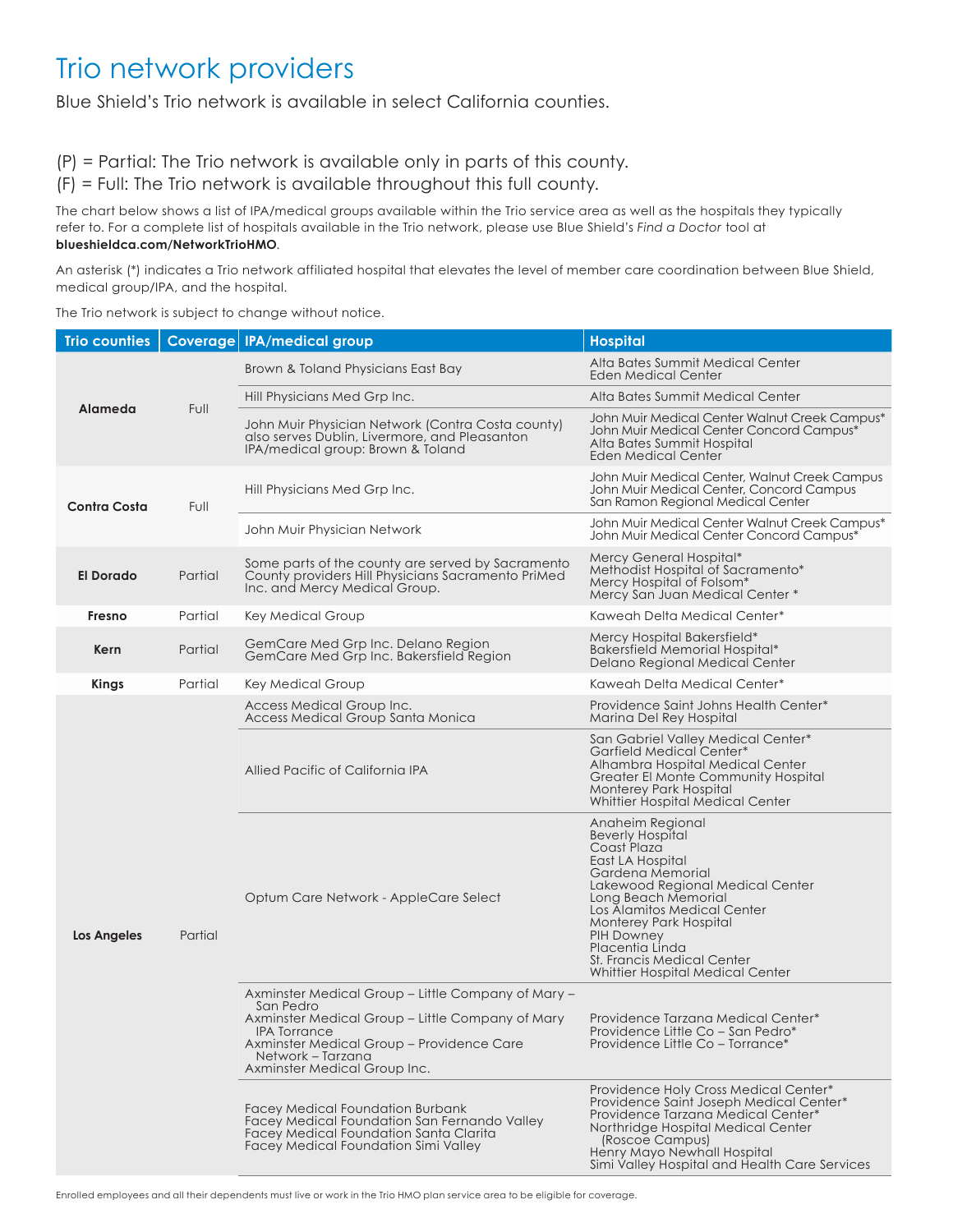| <b>Trio counties</b>    |         | Coverage IPA/medical group                                                                                                                                                                                                     | <b>Hospital</b>                                                                                                                                                                                                              |
|-------------------------|---------|--------------------------------------------------------------------------------------------------------------------------------------------------------------------------------------------------------------------------------|------------------------------------------------------------------------------------------------------------------------------------------------------------------------------------------------------------------------------|
|                         | Partial | Good Samaritan Medical Practice Associates<br>Korean American Medical Group                                                                                                                                                    | Good Samaritan Hospital Los Angeles*                                                                                                                                                                                         |
| Los Angeles<br>(cont'd) |         | Greater Newport Physicians (GNP) - Long Beach<br>MemorialCare Long Beach                                                                                                                                                       | Long Beach Memorial Medical Center<br>Miller's Children's & Women's Hospital Long Beach                                                                                                                                      |
|                         |         | Pomona Valley Medical Group                                                                                                                                                                                                    | Pomona Valley Hospital Medical Center                                                                                                                                                                                        |
|                         |         | <b>PIH Health Physicians</b><br>PIH Health Physicians IPA                                                                                                                                                                      | PIH Health Hospital Good Samaritan Hospital*<br>PIH Health Whittier Hospital*                                                                                                                                                |
|                         |         | PIH Health Physicians Downey                                                                                                                                                                                                   | PIH Health Downey Hospital*                                                                                                                                                                                                  |
|                         |         | St. John's Physician Partners <sup>t</sup>                                                                                                                                                                                     | Providence St. John's Health Center* <sup>†</sup>                                                                                                                                                                            |
|                         |         | Torrance Memorial IPA                                                                                                                                                                                                          | Torrance Memorial Medical Center*                                                                                                                                                                                            |
| Marin                   | Partial | Meritage Medical Network                                                                                                                                                                                                       | Marin General Hospital*                                                                                                                                                                                                      |
| Monterey                | Partial | Monterey Peninsula BSC Admin                                                                                                                                                                                                   | Community Hospital of Monterey Peninsula<br>Salinas Valley Memorial Hospital                                                                                                                                                 |
| Nevada                  | Partial | Sierra Sacramento BSC Admin                                                                                                                                                                                                    | Hospital referral is dependent on<br>physician admitting privileges of<br>each participating physician                                                                                                                       |
|                         |         | Hill Physicians Sacramento PriMed Inc.                                                                                                                                                                                         | Mercy General Hospital*<br>Mercy General Hospital Folsom*<br>Mercy San Juan Hospital*<br>Methodist Hospital of Sacramento*<br>Sierra Nevada Memorial Hospital*                                                               |
| Orange                  | Full    | Mission Hospital Affiliated Physicians<br>Mission Internal Medical Group<br>St. Joseph Heritage Medical Group<br>St. Joseph Hospital Affiliate Physicians<br>St. Jude Affiliated Physicians<br>St. Jude Heritage Medical Group | St. Joseph Hospital*<br>St. Jude Medical Center*<br>Mission Hospital Regional Medical Center*<br>Mission Hospital Laguna Beach*                                                                                              |
|                         |         | Hoag Physician Partners<br>Hoag Medical Group                                                                                                                                                                                  | Hoag Memorial Hospital*<br>Hoag Orthopedic Institute*<br>Hoag Hospital Irvine*                                                                                                                                               |
|                         |         | MemorialCare Medical Group<br>MemorialCare Medical Group Saddleback<br><b>Edinger Medical Group</b>                                                                                                                            | Orange Coast Memorial Medical Center<br>Saddleback Memorial Medical Center                                                                                                                                                   |
| <b>Placer</b>           | Partial | Some parts of the county are served by Sacramento<br>County providers Hill Physicians Sacramento PriMed<br>Inc. and Mercy Medical Group                                                                                        | Mercy General Hospital*<br>Methodist Hospital of Sacramento*<br>Mercy Hospital of Folsom*<br>Mercy San Juan Hospital*                                                                                                        |
|                         | Partial | Alpha Care Medical Group                                                                                                                                                                                                       | Doctors Hospital of Riverside LLC<br>John F Kennedy Memorial Hospital<br>Hemet Global Medical Center<br>Desert Regional Medical Center                                                                                       |
|                         |         | PrimeCare Coachella Valley Physicians Inc.<br>PrimeCare Empire Physicians Medical Group                                                                                                                                        | Eisenhower Medical Center                                                                                                                                                                                                    |
|                         |         | PrimeCare of Citrus Valley                                                                                                                                                                                                     | Corona Regional Medical Center<br>Parkview Community Hospital Medical Center                                                                                                                                                 |
| Riverside               |         | PrimeCare of Corona                                                                                                                                                                                                            | Corona Regional Medical Center<br>Parkview Community Hospital Medical Center                                                                                                                                                 |
|                         |         | PrimeCare of Moreno Valley Inc.                                                                                                                                                                                                | Parkview Community Hospital Medical Center<br>Riverside Community Hospital<br>San Gorgonio Memorial Hospital                                                                                                                 |
|                         |         | PrimeCare of Riverside Inc.<br>Riverside Physician Network                                                                                                                                                                     | Parkview Community Hospital Medical Center<br>Riverside Community Hospital                                                                                                                                                   |
|                         |         | PrimeCare of Hemet Valley<br>PrimeCare of Sun City Inc.<br>PrimeCare of Temecula Inc.                                                                                                                                          | Loma Linda University Medical Center<br>(Murrieta)<br>Menifee Valley Medical Center<br>Southwest Healthcare System (Wildomar)<br>Southwest Healthcare System (Murrieta)<br>Temecula Valley Hospital, Inc.                    |
|                         |         | Valley Physicians Network Inc.<br>Vantage IPA                                                                                                                                                                                  | Loma Linda University Medical Center (Murrieta)<br>Menifee Valley Medical Center<br>Temecula Valley Hospital, Inc.<br>Community Hospital of San Bernardino<br>San Antonio Regional Hospital<br>St. Bernardine Medical Center |
| Sacramento              | Partial | Hill Physicians Sacramento PriMed Inc.<br>Mercy Medical Group                                                                                                                                                                  | Mercy General Hospital*<br>Mercy Hospital of Folsom*<br>Mercy San Juan Hospital*<br>Methodist Hospital of Sacramento*                                                                                                        |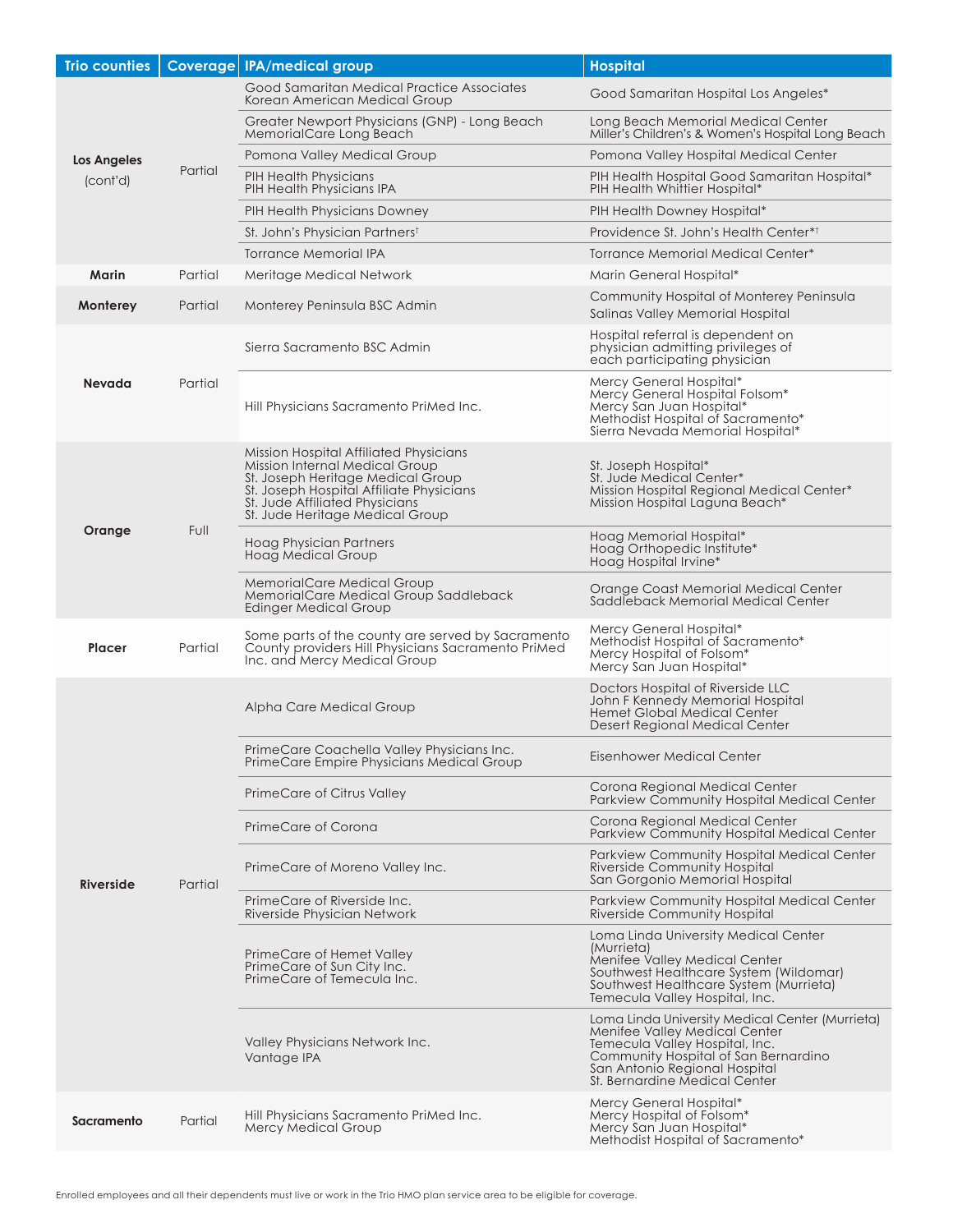| <b>Trio counties</b>                                            |         | Coverage IPA/medical group                                                                                                       | <b>Hospital</b>                                                                                                                                                                         |
|-----------------------------------------------------------------|---------|----------------------------------------------------------------------------------------------------------------------------------|-----------------------------------------------------------------------------------------------------------------------------------------------------------------------------------------|
| San Bernardino                                                  | Partial | Alliance Desert Physicians EHP                                                                                                   | St. Mary Regional Medical Center*                                                                                                                                                       |
|                                                                 |         | <b>Beaver Medical Group EHP</b>                                                                                                  | <b>Redlands Community Hospital</b>                                                                                                                                                      |
|                                                                 |         | Chaffey Medical Group EHP                                                                                                        | Loma Linda University Medical Center<br>San Antonio Regional Hospital*                                                                                                                  |
|                                                                 |         | Fenix Health Medical Group EHP                                                                                                   | San Antonio Regional Hospital                                                                                                                                                           |
|                                                                 |         | Pinnacle Medical Group EHP                                                                                                       | St. Bernardine Medical Center                                                                                                                                                           |
|                                                                 |         | Pomona Valley Medical Group                                                                                                      | Pomona Valley Hospital Medical Center                                                                                                                                                   |
|                                                                 |         | Premier Healthcare IPA                                                                                                           | St. Mary Regional Medical Center*                                                                                                                                                       |
|                                                                 |         | PrimeCare Coachella Valley Physicians Inc.<br>PrimeCare Empire Physicians Medical Group                                          | Eisenhower Medical Center                                                                                                                                                               |
|                                                                 |         | PrimeCare Medical Group of Chino Valley Inc.                                                                                     | Pomona Valley Hospital Medical Center<br>San Antonio Regional Hospital*                                                                                                                 |
|                                                                 |         | PrimeCare of Inland Valley Inc.                                                                                                  | San Antonio Regional Hospital*                                                                                                                                                          |
|                                                                 |         | PrimeCare of Redlands                                                                                                            | <b>Relands Community Hospital</b><br>San Gorgonio Memorial Hospital<br>St. Bernardine Medical Center                                                                                    |
|                                                                 |         | PrimeCare of San Bernardino                                                                                                      | Community Hospital of San Bernardino<br>St. Bernardine Medical Center                                                                                                                   |
|                                                                 |         | Redlands Yucaipa Medical Group                                                                                                   | <b>Redlands Community Hospital</b>                                                                                                                                                      |
|                                                                 |         | St. Mary High Desert Medical Group                                                                                               | St. Mary Regional Medical Center*                                                                                                                                                       |
|                                                                 |         | Vantage IPA                                                                                                                      | Community Hospital of San Bernardino<br>San Antonio Regional Hospital<br>St. Bernardine Medical Center                                                                                  |
| San Diego                                                       | Partial | Mercy Physicians Medical Group<br>Scripps Clinic Medical Group<br>Scripps Physicians Med Group<br>Scripps Coastal Medical Center | Scripps Green Hospital*<br>Scripps Memorial Hospital La Jolla*<br>Scripps Memorial Hospital Encinitas*<br>Scripps Mercy Hospital*<br>Scripps Mercy Hospital Chula Vista*                |
| <b>San Francisco</b>                                            | Full    | Hill Physicians San Francisco Inc.                                                                                               | Medical Center at UCSF*<br>Saint Francis Memorial Hospital*<br>Saint Mary's Medical Centers San Francisco*<br>UCSF Medical Center at Mission Bay*<br>UCSF Medical Center at Mount Zion* |
| San Joaquin                                                     | Full    | Hill Physicians San Joaquin                                                                                                      | St. Joseph Medical Center of Stockton*                                                                                                                                                  |
| San Luis<br>Obispo                                              | Partial | Physician Choice Medical Group of San Luis Obispo                                                                                | French Hospital Medical Center*<br>Marian Regional Medical Center, Arroyo<br>Grande*                                                                                                    |
| <b>San Mateo</b>                                                | Full    | Hill Physicians San Francisco, Inc.                                                                                              | Sequoia Hospital*                                                                                                                                                                       |
| Santa Barbara<br>(available to<br>Small Group<br>business only) | Partial | Sansum Clinic                                                                                                                    | Santa Barbara Cottage Hospital<br>Santa Ynez Valley Cottage Hospital<br>Goleta Valley Cottage Hospital                                                                                  |
| Santa Clara                                                     | Full    | Santa Clara County IPA                                                                                                           | El Camino Hospital<br>El Camino Hospital Los Gatos<br>Good Samaritan Hospital<br>O'Connor Hospital<br>Regional Medical Center of San Jose<br>Saint Louise Regional Hospital             |
| Santa Cruz                                                      | Full    | Dignity Health Medical Network Santa Cruz                                                                                        | Dominican Santa Cruz Hospital*<br>Watsonville Community Hospital                                                                                                                        |
| Solano                                                          | Partial | A few cities (Benicia, Dixon, Vallejo) are served by<br>John Muir Medical Group and Woodland Clinic.                             | Woodland Memorial Hospital*                                                                                                                                                             |
| <b>Stanislaus</b>                                               | Partial | Allcare IPA - Stanislaus ACO                                                                                                     | Doctors Medical Center<br>Doctors Hospital of Manteca<br><b>Emanuel Medical Center</b>                                                                                                  |
| <b>Tulare</b>                                                   | Partial | A few cities (Earlimart, Pixley, Posey, Tipton) are<br>served by GEMCare Medical Group in Kern County.                           | Mercy Hospital Bakersfield*<br>Bakersfield Memorial Hospital*                                                                                                                           |
|                                                                 |         | Key Medical Group                                                                                                                | Kaweah Delta Medical Center*                                                                                                                                                            |
| Ventura                                                         | Partial | Seaview IPA                                                                                                                      | Community Memorial Hospital of San<br><b>Buenaventura</b><br>Ojai Valley Community Hospital<br>Santa Paula Hospital                                                                     |
|                                                                 |         | ValleyCare Physicians IPA                                                                                                        | Community Memorial Hospital of San<br><b>Buenaventura</b>                                                                                                                               |
| Yolo                                                            | Partial | Woodland Clinic                                                                                                                  | Woodland Memorial Hospital*                                                                                                                                                             |

Enrolled employees and all their dependents must live or work in the Trio HMO plan service area to be eligible for coverage.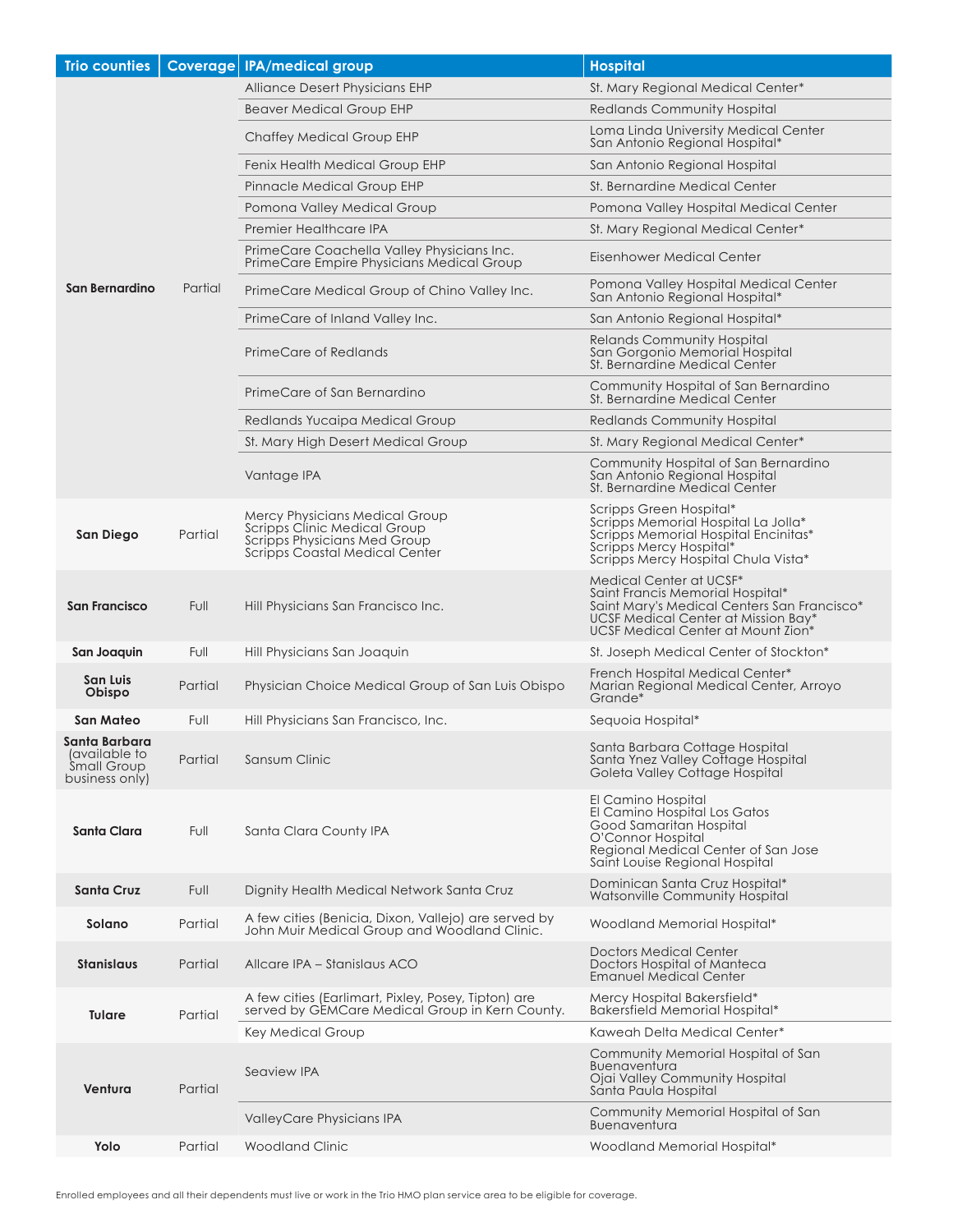#### To check for eligibility, you may also use our online tool at **blueshieldca.com/triocheck**.

The Trio network consists of the following ZIP codes within these counties:

**Alameda County** includes all ZIP codes.

**Contra Costa County** includes all ZIP codes.

**El Dorado**: 95664, 95672, 95682, and 95762.

**Fresno**: 93245, 93618, and 93631.

**Kern**: 93203, 93205, 93206, 93215, 93216, 93220, 93224, 93225, 93226, 93240, 93241, 93250, 93251, 93252, 93255, 93263, 93268, 93276, 93280, 93283, 93285, 93287, 93301, 93302, 93303, 93304, 93305, 93306, 93307, 93308, 93309, 93311, 93312, 93313, 93314, 93380, 93383, 93384, 93385, 93386, 93387, 93388, 93389, 93390, 93501, 93502, 93504, 93505, 93516, 93518, 93531, 93560, 93561, and 93596.

**Kings:** 93202, 93212, 93230, 93245, and 93631.

**Los Angeles**: 90001, 90002, 90003, 90004, 90005, 90006, 90007, 90008, 90009, 90010, 90011, 90012, 90013, 90014, 90015, 90016, 90017, 90018, 90019, 90020, 90021, 90022, 90023, 90024, 90025, 90026, 90027, 90028, 90029, 90030, 90031, 90032, 90033, 90034, 90035, 90036, 90037, 90038, 90039, 90040, 90041, 90042, 90043, 90044, 90045, 90046, 90047, 90048, 90049, 90050, 90051, 90052, 90053, 90054, 90055, 90056, 90057, 90058, 90059, 90060, 90061, 90062, 90063, 90064, 90065, 90066, 90067, 90068, 90069, 90070, 90071, 90072, 90073, 90074, 90075, 90076, 90077, 90078, 90079, 90080, 90081, 90082, 90083, 90084, 90086, 90087, 90088, 90089, 90090, 90091, 90093, 90094, 90095, 90096, 90099, 90189, 90201, 90202, 90209, 90210, 90211, 90212, 90213, 90220, 90221, 90222, 90223, 90224, 90230, 90231, 90232, 90233, 90239, 90240, 90241, 90242, 90245, 90247, 90248, 90249, 90250, 90251, 90254, 90255, 90260, 90261, 90262, 90263, 90264, 90265, 90266, 90267, 90270, 90272, 90274, 90275, 90277, 90278, 90280, 90290, 90291, 90292, 90293, 90294, 90295, 90296, 90301, 90302, 90303, 90304, 90305, 90306, 90307, 90308, 90309, 90310, 90311, 90312, 90401, 90402, 90403, 90404, 90405, 90406, 90407, 90408, 90409, 90410, 90411, 90501, 90502, 90503, 90504, 90505, 90506, 90507, 90508, 90509, 90510, 90601, 90602, 90603, 90604, 90605, 90606, 90607, 90608, 90609, 90610, 90637, 90638, 90639, 90640, 90650, 90651, 90652, 90660, 90661, 90662, 90670, 90671, 90701, 90702, 90703, 90706, 90707, 90710, 90711, 90712, 90713, 90714, 90715, 90716, 90717, 90723, 90731, 90732, 90733, 90734, 90744, 90745, 90746, 90747, 90748, 90749, 90755, 90801, 90802, 90803, 90804, 90805, 90806, 90807, 90808, 90809, 90810, 90813, 90814, 90815, 90822, 90831, 90832, 90833, 90834, 90835, 90840, 90842, 90844, 90846, 90847, 90848, 90853, 90895, 90899, 91001, 91003, 91006, 91007, 91008, 91009, 91010, 91011, 91012, 91016, 91017, 91020, 91021, 91023, 91024, 91025, 91030, 91031, 91040, 91041, 91042, 91043, 91046, 91066, 91077, 91101, 91102, 91103, 91104, 91105, 91106, 91107, 91108, 91109, 91110, 91114, 91115, 91116, 91117, 91118, 91121, 91123, 91124, 91125, 91126, 91129, 91182, 91184, 91185, 91188, 91189, 91199, 91201, 91202, 91203, 91204, 91205, 91206, 91207, 91208, 91209, 91210, 91214, 91221, 91222, 91224, 91225, 91226, 91301, 91302, 91303, 91304, 91305, 91306, 91307, 91308, 91309, 91310, 91311, 91313, 91316, 91321, 91322, 91324, 91325, 91326, 91327, 91328, 91329, 91330, 91331, 91333, 91334, 91335, 91337, 91340, 91341, 91342, 91343, 91344, 91345, 91346, 91350, 91351, 91352, 91353, 91354, 91355, 91356, 91357, 91364, 91365, 91367, 91371, 91372, 91376, 91380, 91381, 91382, 91383, 91384, 91385, 91386, 91387, 91390, 91392, 91393, 91394, 91395, 91396, 91401, 91402, 91403, 91404, 91405, 91406, 91407, 91408, 91409, 91410, 91411, 91412, 91413, 91416, 91423, 91426, 91436, 91470, 91482, 91495, 91496, 91499, 91501, 91502, 91503, 91504, 91505, 91506, 91507, 91508, 91510, 91521, 91522, 91523, 91526, 91601, 91602, 91603, 91604, 91605, 91606, 91607, 91608, 91609, 91610, 91611, 91612, 91614, 91615, 91616, 91617, 91618, 91702, 91706, 91711, 91714, 91715, 91716, 91722, 91723, 91724, 91731, 91732, 91733, 91734, 91735, 91740, 91741, 91744, 91745, 91746, 91747, 91748, 91749, 91750, 91754, 91755, 91756, 91765, 91766, 91767, 91768, 91769, 91770, 91771, 91772, 91773, 91775, 91776, 91778, 91780, 91788, 91789, 91790, 91791, 91792, 91793, 91801, 91802, 91803, 91804, 91896, 91899, 93510, and 93563.

**Marin**: 94901, 94903, 94904, 94912, 94913, 94914, 94915, 94920, 94924, 94925, 94930, 94933, 94937, 94938, 94939, 94940, 94941, 94942, 94945, 94946, 94947, 94948, 94949, 94950, 94956, 94957, 94960, 94963, 94964, 94965, 94966, 94970, 94971, 94973, 94974, 94976, 94977, 94978, 94979, and 94998.

**Monterey:** 93933, 93940, 93942, 93943, 93944, 93950, 93953, 93955.

**Nevada**: 95712, 95924, 95945, 95946, 95949, 95959, 95960, 95975, and 95986.

**Orange County** includes all ZIP codes.

**Placer**: 95602, 95603, 95604, 95648, 95650, 95658, 95661, 95663, 95677, 95678, 95713, 95746, 95747, and 95765.

**Riverside**: 91752, 92201, 92202, 92203, 92210, 92211, 92220, 92223, 92230, 92234, 92235, 92236, 92240 ,92241, 92247, 92248, 92253, 92255, 92258, 92260, 92261, 92262, 92263, 92264, 92270, 92276, 92282 92320, 92501, 92502, 92503, 92504, 92505, 92506, 92507, 92508, 92509, 92513, 92514, 92516, 92517, 92518, 92519, 92521, 92522, 92530, 92531, 92532, 92543, 92544, 92545, 92546, 92548, 92549, 92551, 92552, 92553, 92554, 92555, 92556, 92557, 92562, 92563, 92564, 92567, 92570, 92571, 92572, 92581, 92582, 92583, 92584, 92585, 92586, 92587, 92589, 92590, 92591, 92592, 92593, 92595, 92596, 92599, 92860, 92877, 92878, 92879, 92880, 92881, 92882, and 92883.